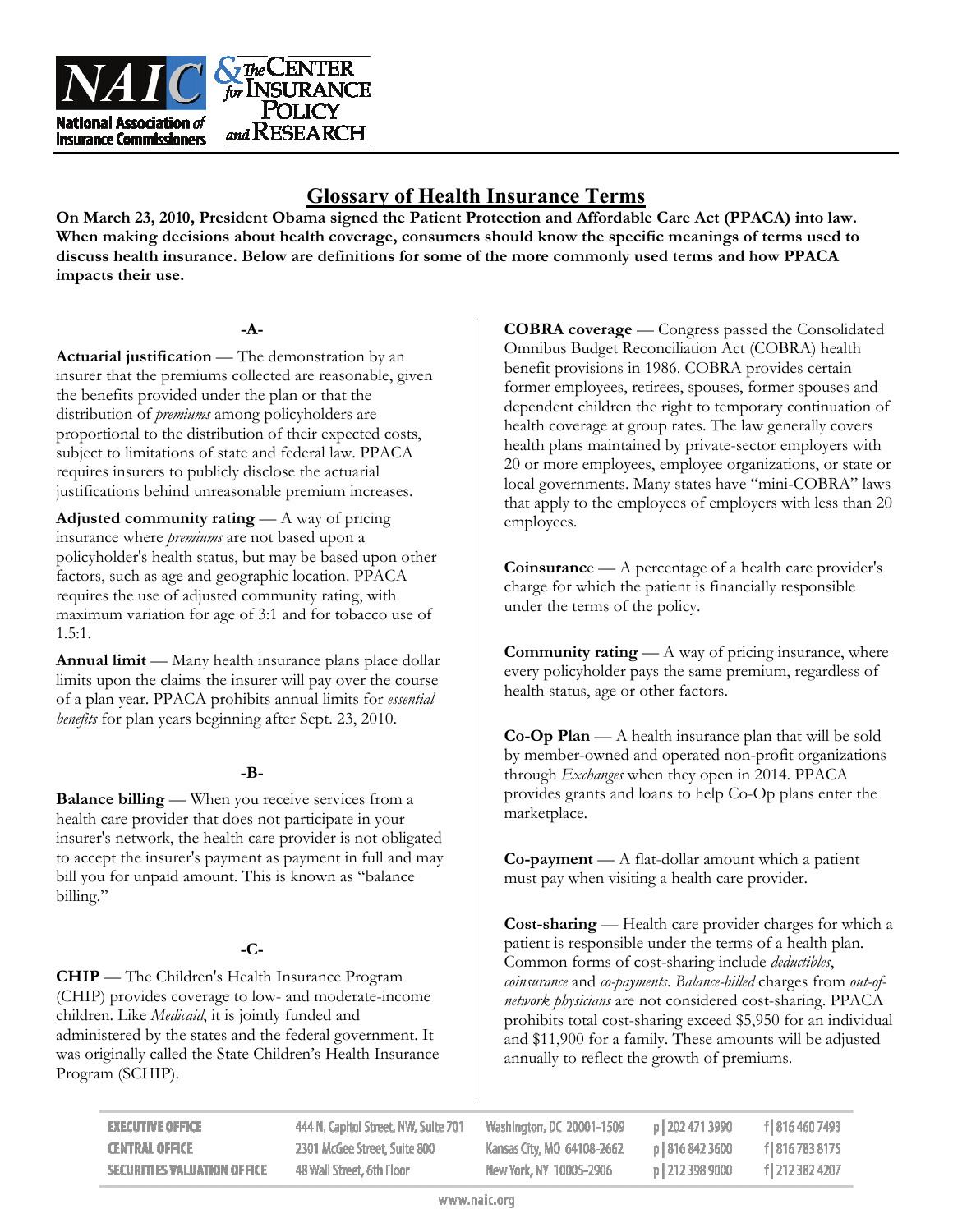**Deductible** — A dollar amount that a patient must pay for health care services each year before the insurer will begin paying claims under a policy. PPACA limits annual deductibles for small group policies to \$2,000 for policies that cover an individual, and \$4,000 for other policies. These amounts will be adjusted annually to reflect the growth of premiums.

**Disease management** — A broad approach to appropriate coordination of the entire disease treatment process that often involves shifting away from more expensive inpatient and acute care to areas such as preventive medicine, patient counseling and education, and outpatient care. The process is intended to reduce health care costs and improve the quality of life for individuals by preventing or minimizing the effects of a disease, usually a chronic condition.

### **-E-**

**ERISA** — The Employee Retirement Income Security Act of 1974 (ERISA) is a comprehensive and complex statute that federalizes the law of employee benefits. ERISA applies to most kinds of employee benefit plans, including plans covering health care benefits, which are called employee welfare benefit plans.

**Essential Benefits** — PPACA requires all health insurance plans sold after 2014 to include a basic package of benefits including hospitalization, outpatient services, maternity care, prescription drugs, emergency care and preventive services among other benefits. It also places restrictions on the amount of *cost-sharing* that patients must pay for these services.

**Exchange** — PPACA creates new "American Health Benefit Exchanges" in each state to assist individuals and small businesses in comparing and purchasing *qualified health insurance plans*. Exchanges will also determine who qualifies for subsidies and make subsidy payments to insurers on behalf of individuals receiving them. They will also accept applications for other health coverage programs such as *Medicaid* and *CHIP*.

**External review** — The review of a health plan's determination that a requested or provided health care service or treatment is not or was not medically necessary by a person or entity with no affiliation or connection to the health plan. PPACA requires all health plans to provide an external review process that meets minimum standards.

#### **-F-**

**Formulary** — The list of drugs covered fully or in part by a health plan.

**Grandfathered plan** — A health plan that an individual was enrolled in prior to March 23, 2010. Grandfathered plans are exempted from most changes required by PPACA. New employees may be added to group plans that are grandfathered, and new family members may be added to all grandfathered plans.

**Group health plan** — An employee welfare benefit plan that is established or maintained by an employer or by an employee organization (such as a union), or both, that provides medical care for participants or their dependents directly or through insurance, reimbursement or otherwise.

**Guaranteed issue** — A requirement that health insurers sell a health insurance policy to any person who requests coverage. PPACA requires that all health insurance be sold on a guaranteed-issue basis beginning in 2014.

**Guaranteed renewability** — A requirement that health insurers renew coverage under a health plan except for failure to pay premium or fraud. *HIPAA* requires that all health insurance be guaranteed renewable.

### **-H-**

**Health Maintenance Organization (HMO)** — A type of managed care organization (health plan) that provides health care coverage through a network of hospitals, doctors and other health care providers. Typically, the HMO only pays for care that is provided from an *innetwork provider*. Depending on the type of coverage you have, state and federal rules govern disputes between enrolled individuals and the plan.

**Health Savings Account (HSA)** — The Medicare bill signed by President Bush on Dec. 8, 2003 created HSAs. Individuals covered by a *qualified high deductible health plan (HDHP)* (and have no other first dollar coverage) are able to open an HSA on a tax preferred basis to save for future qualified medical and retiree health expenses. Additional information about HSAs can be found on the U.S. Treasury Web site: [http://www.treas.gov/offices/public](http://www.treas.gov/offices/public-affairs/hsa/)[affairs/hsa/](http://www.treas.gov/offices/public-affairs/hsa/).

**High Deductible Health Plan (HDHP)** — A type of health insurance plan that, compared to traditional health insurance plans, requires greater *out-of-pocket spending*, although *premiums* may be lower. In 2010, an HSAqualifying HDHP must have a deductible of at least \$1,200 for single coverage and \$2,400 for family coverage. The plan must also limit the total amount of out-of-pocket *costsharing* for covered benefits each year to \$5,950 for single coverage and \$11,900 for families.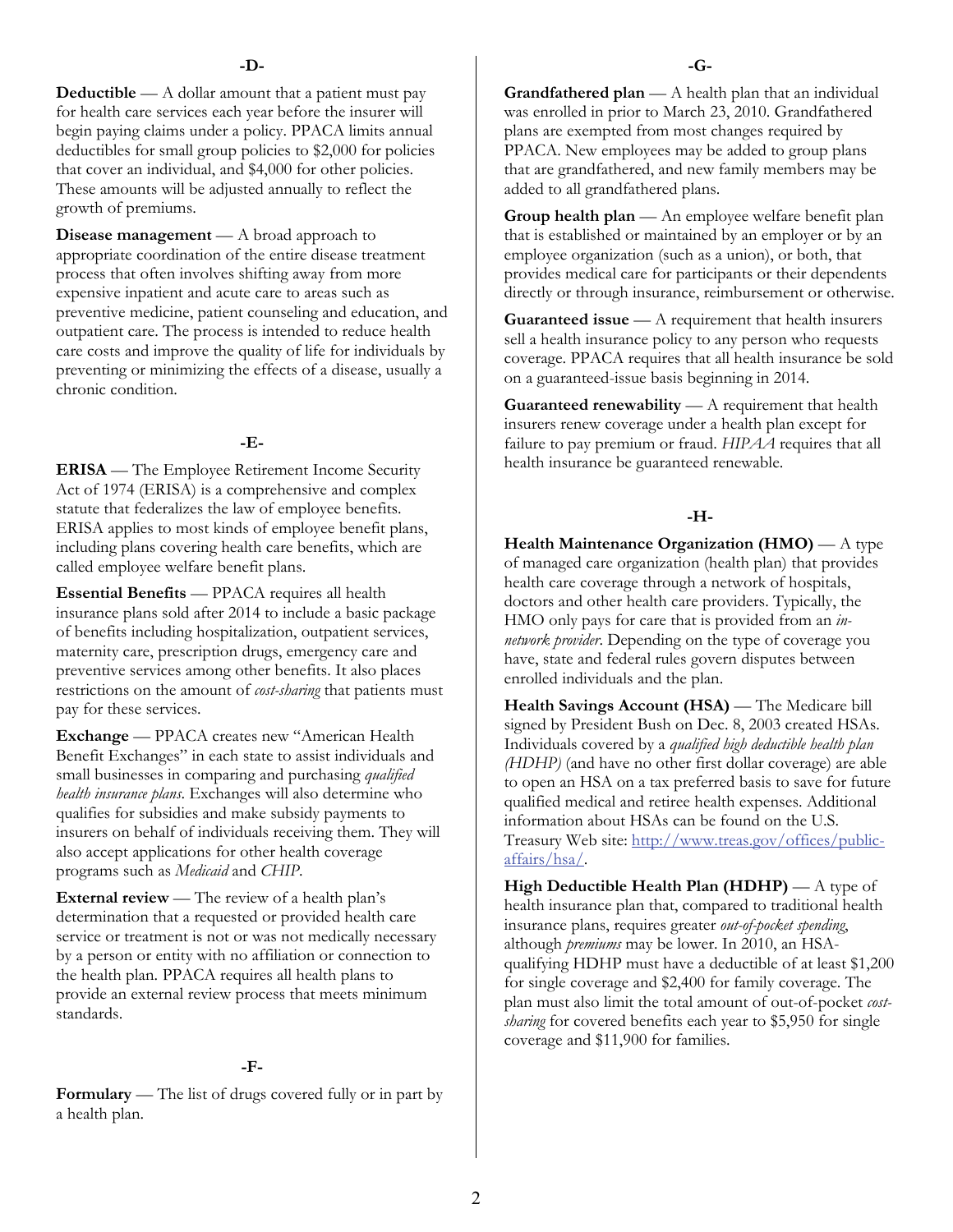**High risk pool** — A state-subsidized health plan that provides coverage for individuals *with pre-existing health care conditions* who cannot purchase it in the private market. PPACA creates a temporary federal high risk pool program, administered by the states, to provide coverage to individuals with pre-existing conditions who have been uninsured for at least 6 months.

#### **HIPAA (Health Insurance Portability and**

**Accountability Act of 1996)** — The federal law enacted in 1996 which eased the "job lock" problem by making it easier for individuals to move from job to job without the risk of being unable to obtain health insurance or having to wait for coverage due to *pre-existing medical conditions*.

### **-I-**

**In-Network provider** — A health care provider (such as a hospital or doctor) that is contracted to be part of the network for a managed care organization (such as an *HMO* or *PPO*). The provider agrees to the managed care organization's rules and fee schedules in order to be part of the network and agrees not to *balance bill* patients for amounts beyond the agreed upon fee.

**Individual mandate** — A requirement that everyone maintain health insurance coverage. PPACA requires that everyone who can purchase health insurance for less than 8% of their household income do so or pay a tax penalty.

**Individual market** — The market for health insurance coverage offered to individuals other than in connection with a *group health plan*. PPACA makes numerous changes to the rules governing insurers in the individual market.

**Internal review** — The review of the health plan's determination that a requested or provided health care service or treatment health care service is not or was not medically necessary by an individual(s) associated with the health plan. PPACA requires all plans to conduct an internal review upon request of the patient or the patient's representative.

**Interstate compact** — An agreement between two or more states. PPACA provides guidelines for states to enter into interstate compacts to allow health insurance policies to be sold in multiple states.

### **-J-**

**Job Lock** — The situation where individuals remain in their current job because they have an illness or condition that may make them unable to obtain health insurance coverage if they leave that job. PPACA would eliminate job lock by prohibiting insurers from refusing to cover individuals due to health status.

**Lifetime limit** — Many health insurance plans place dollar limits upon the claims that the insurer will pay over the course of an individual's life. PPACA prohibits lifetime limits on benefits beginning with on Sept. 23, 2010.

**Limited Benefits Plan** — A type of health plan that provides coverage for only certain specified health care services or treatments or provides coverage for health care services or treatments for a certain amount during a specified period.

### **-M-**

**Mandated benefit** — A requirement in state or federal law that all health insurance policies provide coverage for a specific health care service.

**Medicaid** — A joint state and federal program that provides health care coverage to eligible categories of lowincome individuals. Rules for eligible categories (such as children, pregnant women, people with disabilities, etc), and for income and asset requirements, vary by state. Coverage is generally available to all individuals who meet these state eligibility requirements. Medicaid often pays for long-term care (such as nursing home care). PPACA extends eligibility for Medicaid to all individuals earning up to \$29,326 for a family of four.

**Medical loss ratio** — The percentage of health insurance *premiums* that are spent by the insurance company on health care services. PPACA requires that large group plans spend 85% of premiums on clinical services and other activities for the quality of care for enrollees. *Small group* and *individual market* plans must devote 80% of premiums to these purposes.

**Medicare** — A federal government program that provides health care coverage for all eligible individuals age 65 or older or under age 65 with a disability, regardless of income or assets. Eligible individuals can receive coverage for hospital services (Medicare Part A), medical services (Medicare Part B), and prescription drugs (Medicare Part D). Together, Medicare Part A and B are known as Original Medicare. Benefits can also be provided through a *Medicare Advantage* plan (Medicare Part C).

**Medicare Advantage** — An option *Medicare* beneficiaries can choose to receive most or all of their Medicare benefits through a private insurance company. Also known as Medicare Part C. Plans contract with the federal government and are required to offer at least the same benefits as original Medicare, but may follow different rules and may offer additional benefits. Unlike original Medicare, enrollees may not be covered at any health care provider that accepts Medicare, and may be required to pay higher costs if they choose an *out-of-network provider* or one outside of the plan's service area.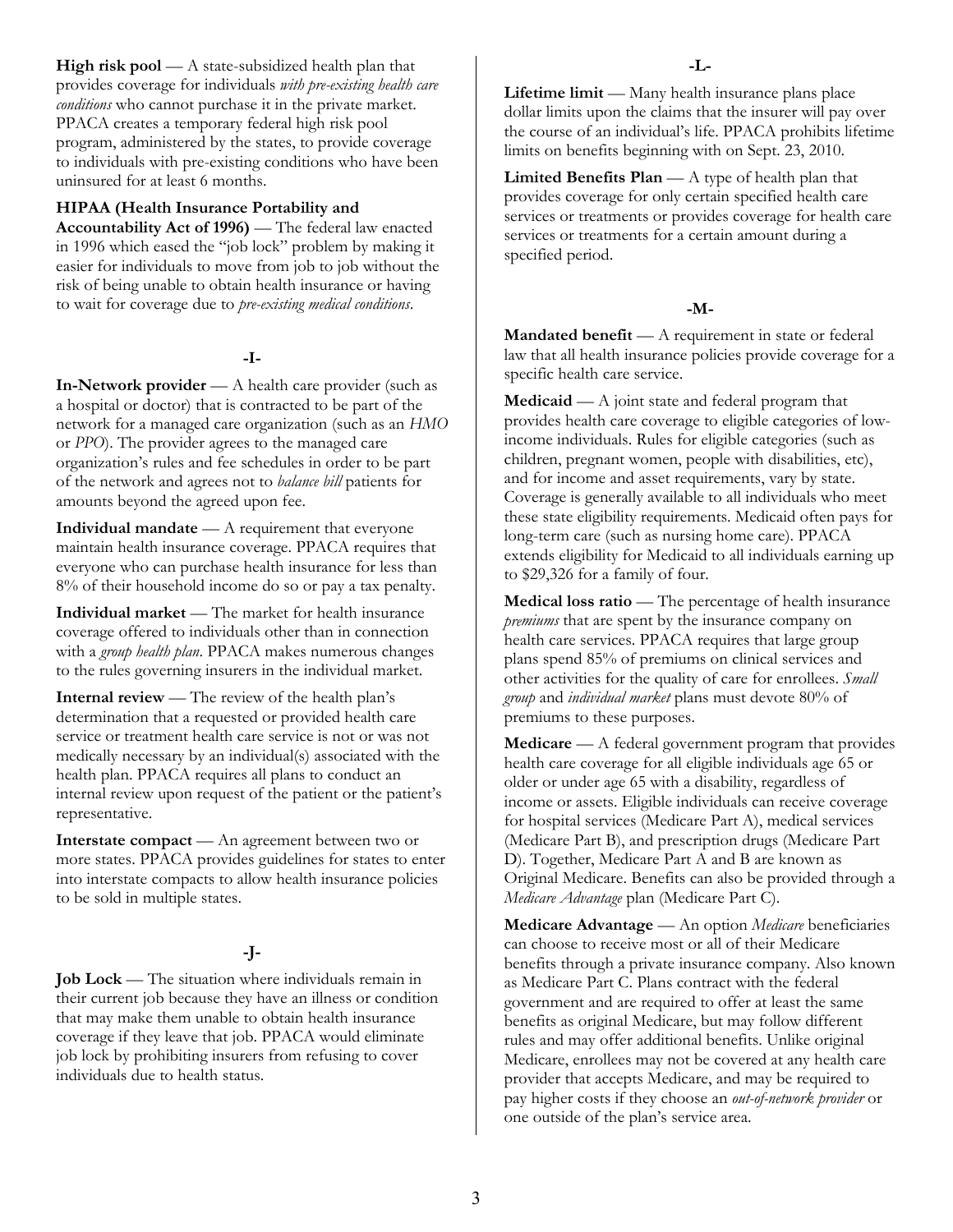**Medicare Supplement (Medigap) Insurance** — Private insurance policies that can be purchased to "fill-in the gaps" and pay for certain out-of-pocket expenses (like deductibles and coinsurance) not covered by original *Medicare* (Part A and Part B).

**Multi-state plan —** A plan, created by PPACA and overseen by the U.S. Office of Personnel Management (OPM), that will be available in every state through *Exchanges* beginning in 2014.

### **-O-**

**Open enrollment period — A specified period during** which individuals may enroll in a health insurance plan each year. In certain situations, such as if one has had a birth, death or divorce in their family, individuals may be allowed to enroll in a plan outside of the open enrollment period.

**Out-of-network provider** — A health care provider (such as a hospital or doctor) that is not contracted to be part of a managed care organization's network (such as an *HMO* or *PPO*). Depending on the managed care organization's rules, an individual may not be covered at all or may be required to pay a higher portion of the total costs when he/she seeks care from an out-of-network provider.

**Out-of-pocket limit** — An annual limitation on all *costsharing* for which patients are responsible under a health insurance plan. This limit does not apply to *premiums*, *balance-billed* charges from out of network health care providers or services that are not covered by the plan. PPACA requires out-of-pocket limits of \$5,950 per individual and \$11,900 per family, beginning in 2014. These amounts will be adjusted annually to account for the growth of health insurance *premiums*.

#### **-P-**

### **Patient Protection and Affordable Care Act (PPACA)**

— Legislation (Public Law 111-148) signed by President Obama on March 23, 2010. Commonly referred to as the health reform law.

**Pre-existing condition exclusion** — The period of time that an individual receives no benefits under a health benefit plan for an illness or medical condition for which an individual received medical advice, diagnosis, care or treatment within a specified period of time prior to the date of enrollment in the health benefit plan. PPACA prohibits pre-existing condition exclusions for all plans beginning January 2014.

**Preferred Provider Organization (PPO)** — A type of managed care organization (health plan) that provides health care coverage through a network of providers. Typically the PPO requires the policyholder to pay higher costs when they seek care from an *out-of-network provider*. Depending on the type of coverage you have, state and federal rules govern disputes between enrolled individuals and the plan.

**Premium** — The periodic payment required to keep a policy in force.

**Preventive benefits — Covered services that are intended** to prevent disease or to identify disease while it is more easily treatable. PPACA requires insurers to provide coverage for preventive benefits without *deductibles*, *copayments* or *coinsurance*.

### **-Q-**

**Qualified health plan —** A health insurance policy that is sold through an *Exchange*. PPACA requires Exchanges to certify that qualified health plans meet minimum standards contained in the law.

### **-R-**

**Rate review — Review by insurance regulators of** proposed *premiums* and premium increases. During the rate review process, regulators will examine proposed premiums to ensure that they are sufficient to pay all claims, that they are not unreasonably high in relation to the benefits being provided, and that they are not unfairly discriminatory to any individual or group of individuals.

**Reinsurance** — Insurance purchased by insurers from other insurers to limit the total loss an insurer would experience in case of a disaster or unexpectedly high claims. PPACA directs states to create temporary reinsurance programs to stabilize their *individual markets* during the implementation of health reform.

**Rescission** — The process of voiding a health plan from its inception usually based on the grounds of material misrepresentation or omission on the application for insurance coverage that would have resulted in a different decision by the health insurer with respect to issuing coverage. PPACA prohibits rescissions except in cases of fraud or intentional misrepresentation of a relevant fact.

**Risk adjustment —** A process through which insurance plans that enroll a disproportionate number of sick individuals are reimbursed for that risk by other plans who enroll a disproportionate number of healthy individuals. PPACA requires states to conduct risk adjustment for all non-*grandfathered* health insurance plans.

**Risk corridor** — A temporary provision in PPACA that requires plans whose costs are lower than anticipated to make payments into a fund that reimburses plans whose costs are higher than expected.